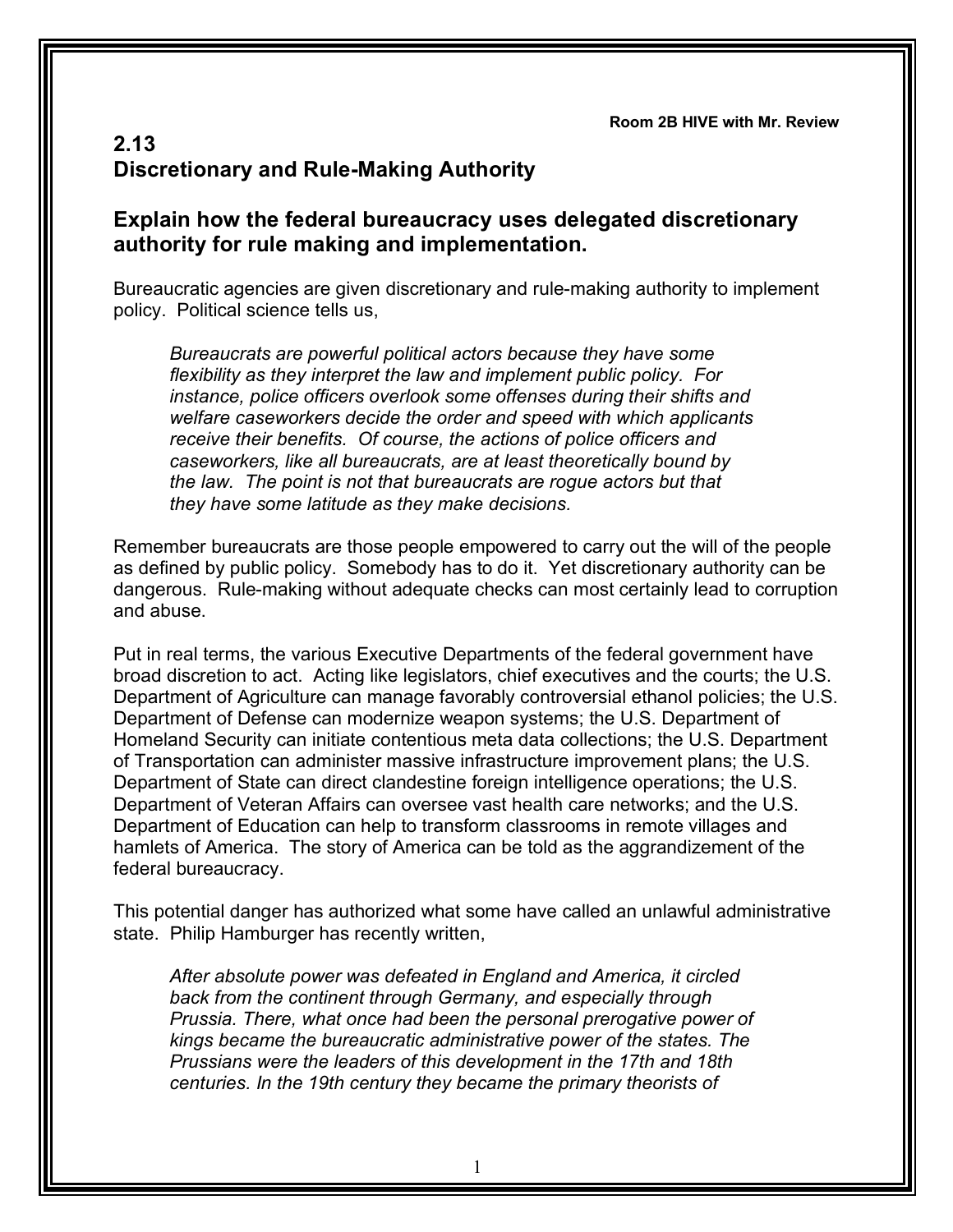*administrative power, and many of them celebrated its evasion of constitutional law and constitutional rights.*

Yet when government is asked to do something somebody has to do it.

As our rights have expanded so too has the responsibility of our government to protect those rights. The aggrandizement of the federal government can be explained. "We the people" have grown more demanding. We expect more and more from our government. Therefore, our administrative state has expanded its authority.

*Agencies of the executive branch write, issue, and enforce many kinds of rules under authority of statutes passed by Congress. Many rules concern the agencies' own operations, such as those governing civilian and military personnel, the procurement of goods and services, the management of parks and prisons, and the administration of border controls and immigration policies. Others set forth the terms of grants and other payments to state and local governments and to private business corporations, organizations, and individuals. The agencies operate their own programs for adjudicating disputes under these rules, from immigration to Social Security disability benefits, usually with rights of appeal to independent, Article III courts.*

Our federal bureaucracy, at various times, serves as a surrogate for all three branches of government.

But to say our bureaucracy has wide discretionary power does not mean it acts arbitrarily. Nor does it go unchecked. Policies, standards and procedures are in place. Congressional oversight is constant. Investigative journalism also serves to hold our administrative state accountable. And certainly, the Courts have played their part.

The Supreme Court, in fact, has defended bureaucratic discretion in just about every case where it was challenged. And when Congress attempted to empower itself to veto bureaucratic decisions the Court ruled such authority unconstitutional. In the case *INS* v. *Chadha* (1983) the Court ruled the legislative veto unconstitutional. In doing so Chief Justice Burger provided an important civics lesson in his majority opinion:

*The Constitution sought to divide the delegated powers of the new Federal Government into three defined categories, Legislative, Executive, and Judicial, to assure, as nearly as possible, that each branch of government would confine itself to its assigned responsibility. The hydraulic pressure inherent within each of the separate Branches to exceed the outer limits of its power, even to accomplish desirable objectives, must be resisted.*

*The choices we discern as having been made in the Constitutional Convention impose burdens on governmental processes that often*